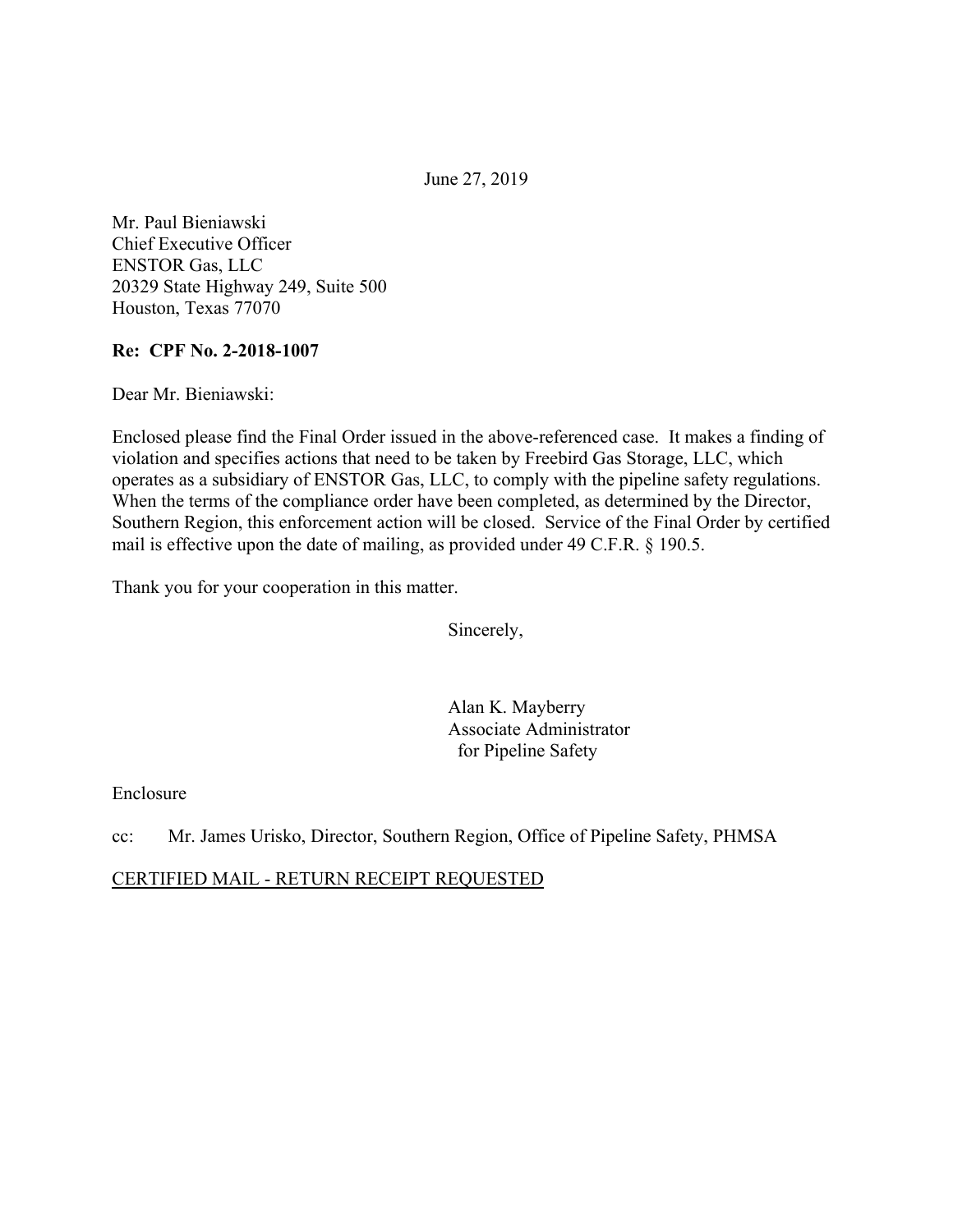## **U.S. DEPARTMENT OF TRANSPORTATION PIPELINE AND HAZARDOUS MATERIALS SAFETY ADMINISTRATION OFFICE OF PIPELINE SAFETY WASHINGTON, D.C. 20590**

**)**

 **)**

 **)**

**In the Matter of )**

Freebird Gas Storage, LLC,  $\qquad \qquad$  (PF No. 2-2018-1007) **a subsidiary of ENSTOR Gas, LLC, )**

 $\overline{\phantom{a}}$ 

**\_\_\_\_\_\_\_\_\_\_\_\_\_\_\_\_\_\_\_\_\_\_\_\_\_\_\_\_\_\_\_\_\_\_\_\_** 

**Respondent. )** 

 $\overline{a}$ 

#### **FINAL ORDER**

From July 16 to 17, 2018, pursuant to 49 U.S.C. § 60117, representatives of the Pipeline and Hazardous Materials Safety Administration (PHMSA), Office of Pipeline Safety (OPS), conducted an on-site pipeline safety inspection of the facilities and records of Freebird Gas Storage, LLC (Freebird or Respondent), in Alabama. Freebird, which operates as a subsidiary of ENSTOR Gas, LLC, is a high-deliverability, multi-cycle natural gas storage facility located in Lamar County, Alabama and is interconnected with Tennessee Gas Pipeline's 500 Leg in Zone 1.1

As a result of the inspection, the Director, Southern Region, OPS (Director), issued to Respondent, by letter dated November 14, 2018, a Notice of Probable Violation and Proposed Compliance Order (Notice). In accordance with 49 C.F.R. § 190.207, the Notice proposed finding that Freebird had violated 49 C.F.R. § 192.463(a) and proposed ordering Respondent to take certain measures to correct the alleged violation.

ENSTOR Gas, LLC responded on the behalf of Freebird to the Notice by letter dated December 4, 2018 (Response). The company did not contest the allegation of violation but provided information concerning the corrective actions it had taken and agreed to complete the remaining proposed compliance actions. Respondent did not request a hearing and therefore has waived its right to one.

#### **FINDING OF VIOLATION**

In its Response, Respondent did not contest the allegation in the Notice that it violated 49 C.F.R. Part 192, as follows:

<sup>1</sup> Freebird is also partially owned by Northwest Alabama Gas District. *See* ENSTOR Gas, LLC website, *available at* <https://www.enstorinc.com/freebird-gas-storage> html (last accessed April 25, 2019).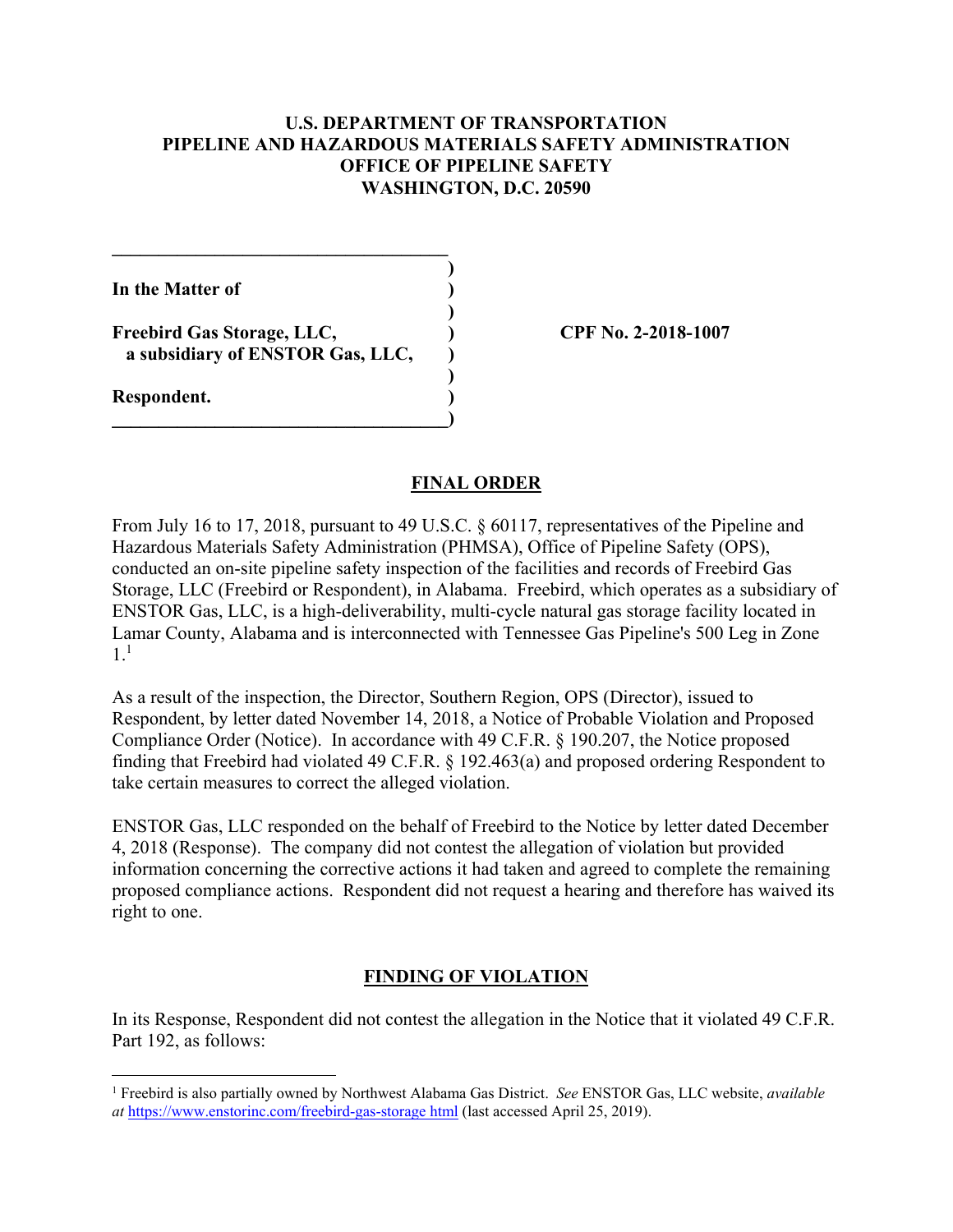**Item 1:** The Notice alleged that Respondent violated 49 C.F.R. § 192.463(a), which states:

## **§ 192.463 External corrosion control: Cathodic Protection.**

(a) Each cathodic protection system required by this subpart must provide a level of cathodic protection that complies with one or more of the applicable criteria contained in appendix D of this part. If none of these criteria is applicable, the cathodic protection system must provide a level of cathodic protection at least equal to that provided by compliance with one or more of these criteria.<sup>2</sup>

The Notice alleged that Respondent violated 49 C.F.R. § 192.463(a) by failing to provide a level of cathodic protection that complies with, or is at least equal to, one or more of the applicable criteria contained in Appendix D of Part 192. Specifically, the Notice alleged that a review of Freebird's annual cathodic protection (CP) surveys from 2015, 2016, and 2017 showed that only "current applied" pipe-to-soil potential were recorded, with values ranging from -.0813V to - 3.6V. While the surveys referenced the -0.85V criterion from section I(1) of Appendix D, Freebird was unable to provide an explanation as to how IR drop was considered, as required by sections I and II of Appendix D.

Additionally, the Notice noted that Section 10.7 of Freebird's Operations and Maintenance Manual, titled *Cathodic Protection Survey 192.465(a)*, does not include consideration of IR drop for the referenced -0.85V criterion as required by section I(1) of Appendix D. Instead, Section 10.7 allowed the use of other criteria in Appendix D but did not include consideration of IR drop for the other relevant criteria. Moreover, Freebird's records do not indicate that any criterion other the -0.85V criterion was used to determine the level of CP on the Freebird system.

Respondent did not contest this allegation of violation. Accordingly, based upon a review of all of the evidence, I find that Respondent violated 49 C.F.R. § 192.463(a) by failing to provide a level of cathodic protection that complies with, or is at least equal to, one or more of the applicable criteria contained in Appendix D of Part 192.

This finding of violation will be considered a prior offense in any subsequent enforcement action taken against Respondent.

 $\overline{a}$ 

<sup>&</sup>lt;sup>2</sup> Relevant sections of Appendix D to Part 192 - Criteria for Cathodic Protection and Determination of Measurements include:

I. *Criteria for cathodic protection - A. Steel, cast iron, and ductile iron structures.* 

 (1) A negative (cathodic) voltage of at least 0.85 volt, with reference to a saturated copper-copper sulfate half cell. Determination of this voltage must be made with the protective current applied, and in accordance with sections II and IV of this appendix.

 . . . .

 electrolyte boundary must be considered for valid interpretation of the voltage measurement in II. *Interpretation of voltage measurement.* Voltage (IR) drops other than those across the structureparagraphs A(1) and (2) and paragraph B(1) of section I of this appendix.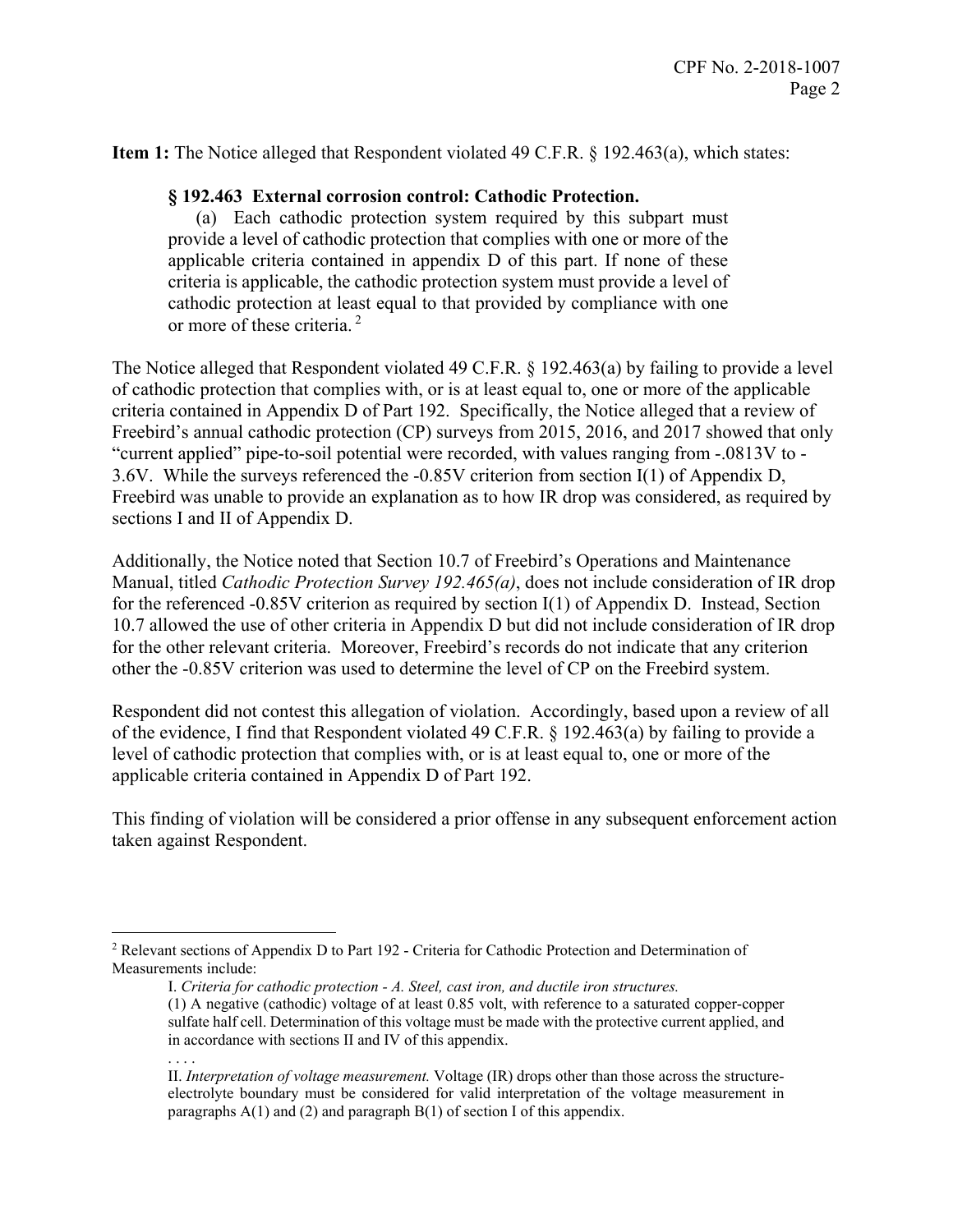# **COMPLIANCE ORDER**

The Notice proposed a compliance order with respect to Item 1 in the Notice for violations of 49 C.F.R.  $\S$  192.463(a). Under 49 U.S.C.  $\S$  60118(a), each person who engages in the transportation of gas or who owns or operates a pipeline facility is required to comply with the applicable safety standards established under chapter 601. Pursuant to the authority of 49 U.S.C. § 60118(b) and 49 C.F.R. § 190.217, Respondent is ordered to take the following actions to ensure compliance with the pipeline safety regulations applicable to its operations:

- 1. With respect to the violation of § 192.463(a) (**Item 1**), Respondent must:
	- a. Modify its procedures to comply with applicable criteria contained in Appendix D of Part 192 within 30 days of issuance of the Final Order.
	- b. Submit the modified procedure to the Director within 30 days of issuance of the Final Order.
	- c. Upon approval of the modified procedure, perform and document a cathodic protection survey using the approved procedure within 180 days of issuance of the Final Order.
	- d. Submit the result of the cathodic protection survey and any proposed remedial actions (if any) to the Director within 180 days of issuance of the Final Order.

The Director may grant an extension of time to comply with any of the required items upon a written request timely submitted by the Respondent and demonstrating good cause for an extension.

It is requested (not mandated) that Respondent maintain documentation of the safety improvement costs associated with fulfilling this Compliance Order and submit the total to the Director. It is requested that these costs be reported in two categories: (1) total cost associated with preparation/revision of plans, procedures, studies and analyses; and (2) total cost associated with replacements, additions and other changes to pipeline infrastructure.

Failure to comply with this Order may result in the administrative assessment of civil penalties not to exceed \$200,000, as adjusted for inflation (49 C.F.R. § 190.223), for each violation for each day the violation continues or in referral to the Attorney General for appropriate relief in a district court of the United States.

Under 49 C.F.R. § 190.243, Respondent may submit a Petition for Reconsideration of this Final Order to the Associate Administrator, Office of Pipeline Safety, PHMSA, 1200 New Jersey Avenue, SE, East Building, 2<sup>nd</sup> Floor, Washington, DC 20590, with a copy sent to the Office of Chief Counsel, PHMSA, at the same address, no later than 20 days after receipt of service of this Final Order by Respondent. Any petition submitted must contain a statement of the issue(s) and meet all other requirements of 49 C.F.R. § 190.243. The terms of the order, including corrective